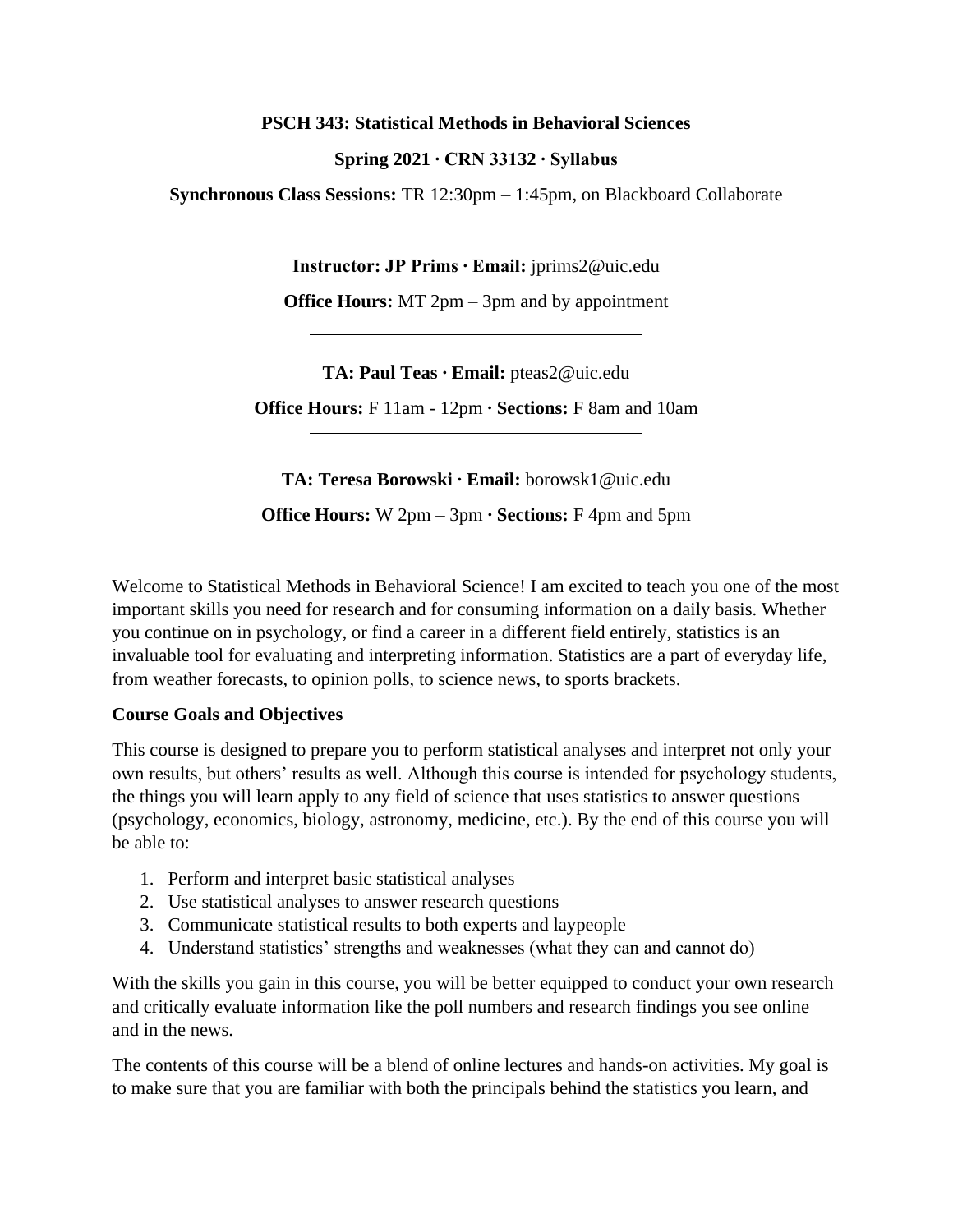that you are capable of and confident in performing these statistics. The lectures will facilitate the former, while the activities will facilitate the latter. I will provide activities and practice problems both during lecture and as homework. I will not ask you to memorize any formulas for this class, but I will expect you to have a solid understanding of how the statistical tests are run, and why we run them the way we do.

## **Course Requirements**

**Prerequisites.** To enroll in this course, you must:

- 1. Have completed PSCH 242 with at least a C
- 2. Be a psychology or neuroscience major
- *3.* Register for both the lecture and a discussion section

If you do not meet these prerequisites, you will be automatically dropped from the course.

## **Texts and Materials**

**Texts.** The textbook is **optional** supplementary reading. The course material will be based on the information in the textbook, and the textbook will provide additional information, so it may be useful. This is the textbook:

• Gravetter, F. J., & Wallnau, L. B. (2013). *Statistics for the behavioral sciences*  (9th ed.). Belmont, CA: Wadsworth Cengage Learning.

All other supplemental material will be available on Blackboard.

If you would like the textbook but are having trouble affording it, please contact me.

**Materials.** You will need a **calculator** for this class. The calculator can be very basic: You will only need to add, subtract, multiply, divide, and calculate squares and square roots. You are free to any type of calculator you'd like during lecture and discussion, but you **should have a basic calculator for exams**. You will not be allowed to use a graphing calculator or your phone during exams.

# **Grading**

Your grade in this course will reflect exams (60%), homework assignments (30%), and attendance (10%).

**Exams (60%).** There will be four exams including the final. Your lowest exam score will be dropped from your grade. Each of the three exams will be worth 20% of your final grade. The first three exams are not cumulative, though all of the material in this course builds on the previous material. The final exam will be cumulative. You are only required to take three exams as your lowest score will be dropped. However, this means that there will be no makeup exams for any reason.

Exams will be a combination of problem-solving and short answer questions where you will explain your results. I will provide a formula sheet for each exam containing all of the formulas that you will need for the problems. All exams will be open note.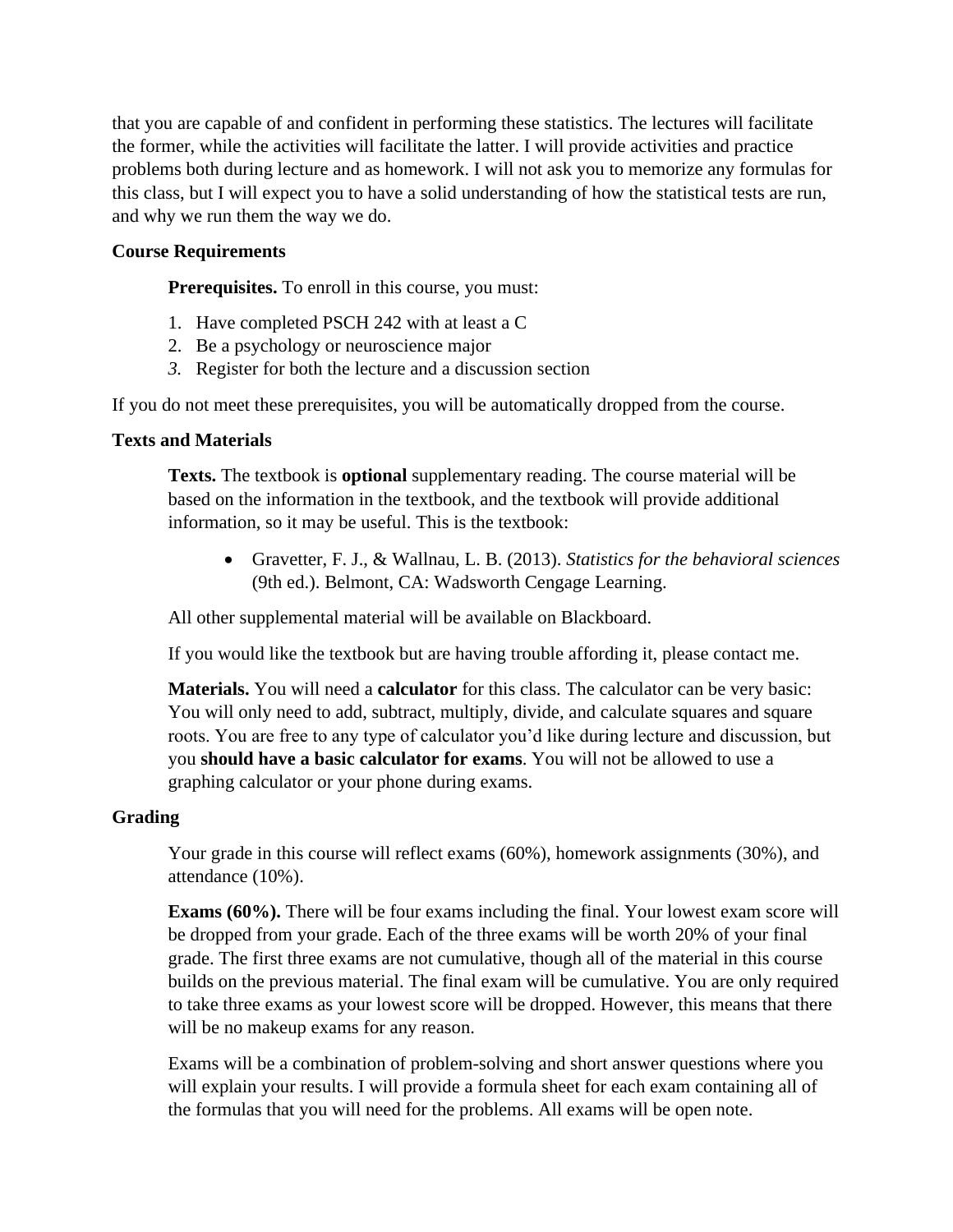I recommend that you study early and often. Everything in this semester builds upon itself. The earlier that you ask for help, the more I will be able to help you. Your textbook, your TAs, and I are great resources. Remember: We are here to help you learn. Do not hesitate to ask for help.

All exams will take place online. You will have 24 hours to complete the exam and turn it in to Blackboard, the same way you would any other assignment.

**Homework Assignments (30%).** There will be eight homework assignments. These homework assignments are designed to help you prepare for the exams and identify areas where you may need additional practice. As such, they will be formatted similar to the exams, with problem-solving and short answer questions. Your two lowest homework grades will be dropped from your final grade.

**Attendance (10%).** As this class is online, attendance will be a little different. Attendance to the main lecture during class time is optional, though I do expect you to watch the recordings of the lectures. If you are watching the videos, please fill out this [form](https://uic.ca1.qualtrics.com/jfe/form/SV_a9SWsWTwvRH6ogl) for each class. If you have filled out the form by the end of the first Sunday after the lecture, you will receive full attendance points for that lecture. You have two excused absences, no questions asked.

*Discussion Attendance.* Attending discussion section is the only way to earn extra credit in this course. Attending all discussion sections can earn you up to 4 extra credit points. (Equivalent to approximately 4 days of lecture attendance.) Attending discussion is a great way to earn extra points and boost your grade and your understanding of the material.

### **Grade Breakdown.**

|                 | <b>Total 100%</b> |
|-----------------|-------------------|
| Attendance      | 10%               |
| <b>Homework</b> | 30%               |
| Exams           | 60%               |

Final grades will follow the standard 100-percentage scale:  $90-100\% = A$ ;  $80-89\% = B$ ;  $70 - 79\% = C$ ;  $60 - 69\% = D$ ; below  $60\% = F$ .

*NOTE*: I round up any decimal: e.g., 79.1 = 80 (B); 89.5 = 90 (A); 69.2 = 70 (C).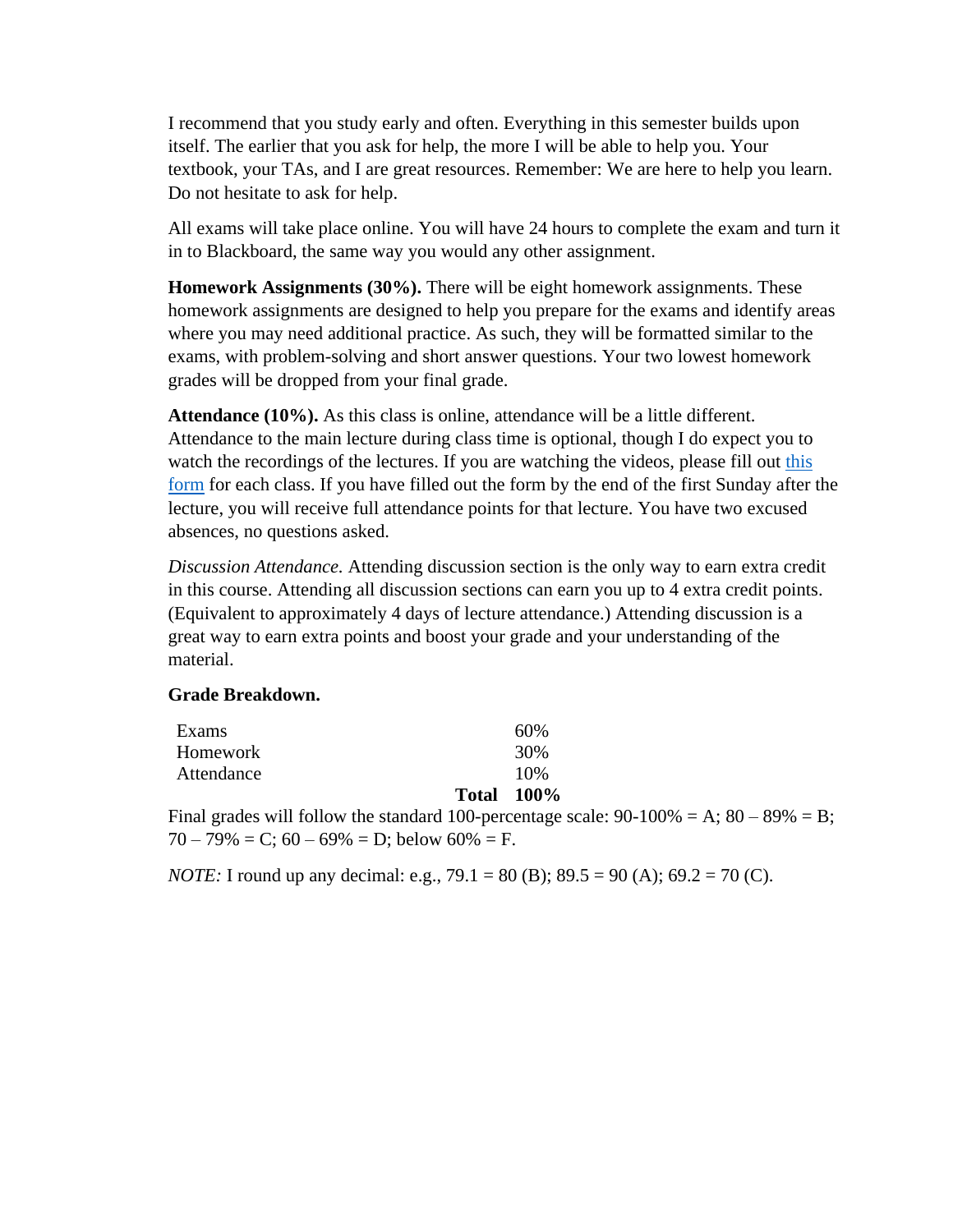#### **How to Calculate Your Grade.**

1. Sum your percentage scores on every assignment in each category, excluding the dropped assignments/exam/classes. Divide your sums by the total number of assignments/exams/classes, excluding the dropped assignments/exam/classes.

|                   | <b>Scores</b>             | Sum                 |
|-------------------|---------------------------|---------------------|
| <b>Exams</b>      | 75, 84, 98, 100           | 282                 |
| <b>Homework</b>   | 100, 70, 80, 100, 80, 80, | 560                 |
|                   | 80, 100                   |                     |
| <b>Attendance</b> | $100 * 25$ days           | 2500                |
| <b>Exams</b>      | <b>Assignments</b>        | <b>Attendance</b>   |
| $282/300 = 94.00$ | $560/600 = 93.33$         | $2500/2700 = 92.59$ |

2. Weight the score in each category. Multiply the exam score by 0.60, the assignments score by 0.30, and the attendance score by 0.10. Then sum. Round decimal up to nearest whole number.

```
Final grade = 94.00(.60) + 93.33(0.30) + 92.59(.10)= 56.4 + 28 + 9.59= 93.66= 94= A
```
### **Course Policies**

**Late Assignments.** If you anticipate that you will not be able to turn in a homework on time, please contact me ahead of time to make alternative arrangements. If you are unable to notify us ahead of time, you will lose 5% of your grade for every day late. Your two lowest-scoring homework assignments will be dropped from your grade, including any homework assignments that lose points for being late. I will not accept any late assignments after the final.

**Corrupted Files.** If your exam or homework is a corrupted file or otherwise cannot be opened, your TA or I will contact you. You will have 5 days from the date of the email to turn in an alternate and openable copy of the assignment. If you do not turn in the uncorrupted file during this window of time you will receive a zero on the assignment.

**Email.** If you have questions about the material, I encourage you to make an appointment for a one-on-one meeting. The concepts in this class are sometimes difficult to convey via email. However, you may ask questions via **your UIC email**. I cannot respond to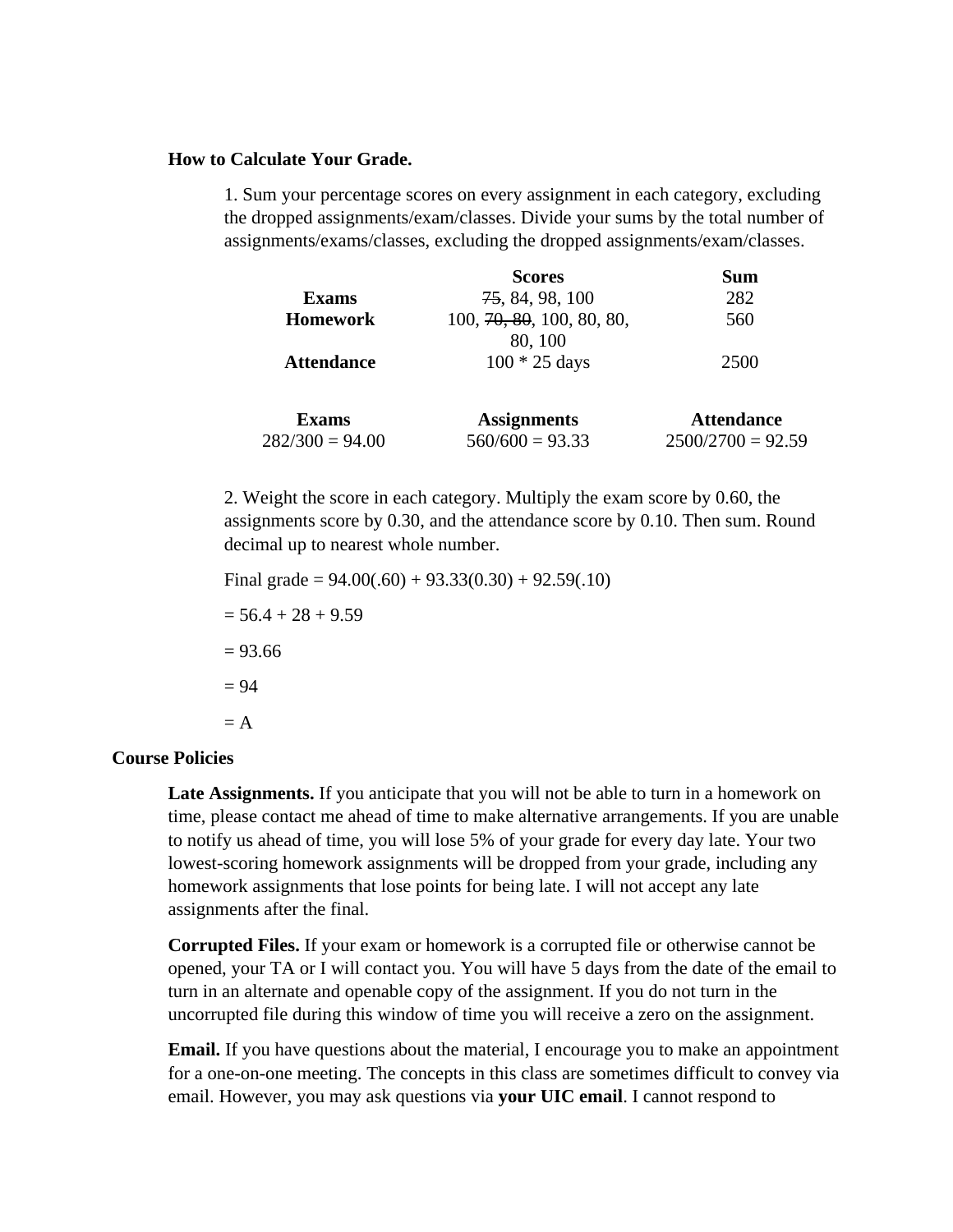questions sent from an outside email account. Please keep in mind that I receive many emails every day. Please put the course number (PSCH 343) in the subject line. Please allow **48 hours** for response. I will try to respond earlier, but it is not always possible. I recommend that you start assignments several days before the deadline if you suspect that you will want to ask questions via email.

The Family Educational Rights and Privacy Act (FERPA) forbids me from discussing your grades over email. **I will not respond to any emails about grades** with one exception: You may email me if your grade is missing or has been entered incorrectly on Blackboard.

**Office Hours.** I encourage you to attend office hours. This can be an intimidating subject, but we are here to help you and want to see you succeed. If you cannot attend my scheduled office hours, please speak to me (or your TA) or send me an email to set up an appointment.

**Getting Extra Help.** As the semester progresses you may need help. Do not delay in seeking help. The longer you wait to get help the harder it will be to catch up. I am here to help you as much as I can, and when there is a problem, it is always easier to address it sooner than later. Please come see me during office hours or schedule an appointment outside of office hours.

Besides meeting with me, the UIC chapter of Psi Chi (the international honor society in psychology) offers statistics tutoring (https://psch.uic.edu/psychology/undergraduatestudies/current-students/psi-chi). You can also take advantage of the services offered by the Academic Center for Excellence (https://ace.uic.edu/). The staff there can help you with reading, writing, study skills, and time management. Please contact them at 312- 413-0031.

Finally, juggling all the responsibilities of being a college student can be difficult for anyone, particularly during this difficult time. I encourage you to pursue Counseling Services at UIC if you are having difficulty managing these responsibilities. You can receive free confidential services from the UIC Counseling Center (www.counseling.uic.edu). Please contact: 312-996-3490 or visit them in the Student Services Building at the corner of Harrison & Racine. Alternatively, the Counseling Center offers the InTouch Crisis Hotline for support, referrals, and telephone crisis interventions. Please contact: 312-996-5535 (6:00 p.m.-10:30 p.m.).

**Academic Integrity.** No form of cheating will be tolerated. Cheating includes copying a classmate's work, working with your classmates on your exams, using your phone or computer to search for the answers to exams, and so on. If you cheat on any exam or homework in this class, you will be given a zero on the assignment and possibly a failing grade in the class. You will also be subject to official judicial charges by the Dean of Students. There will be no exceptions. For more information about violating academic integrity and its consequences, consult the website of the UIC Office of the Dean of Students at [http://www.uic.edu/depts/dos/studentconduct.html.](http://www.uic.edu/depts/dos/studentconduct.html)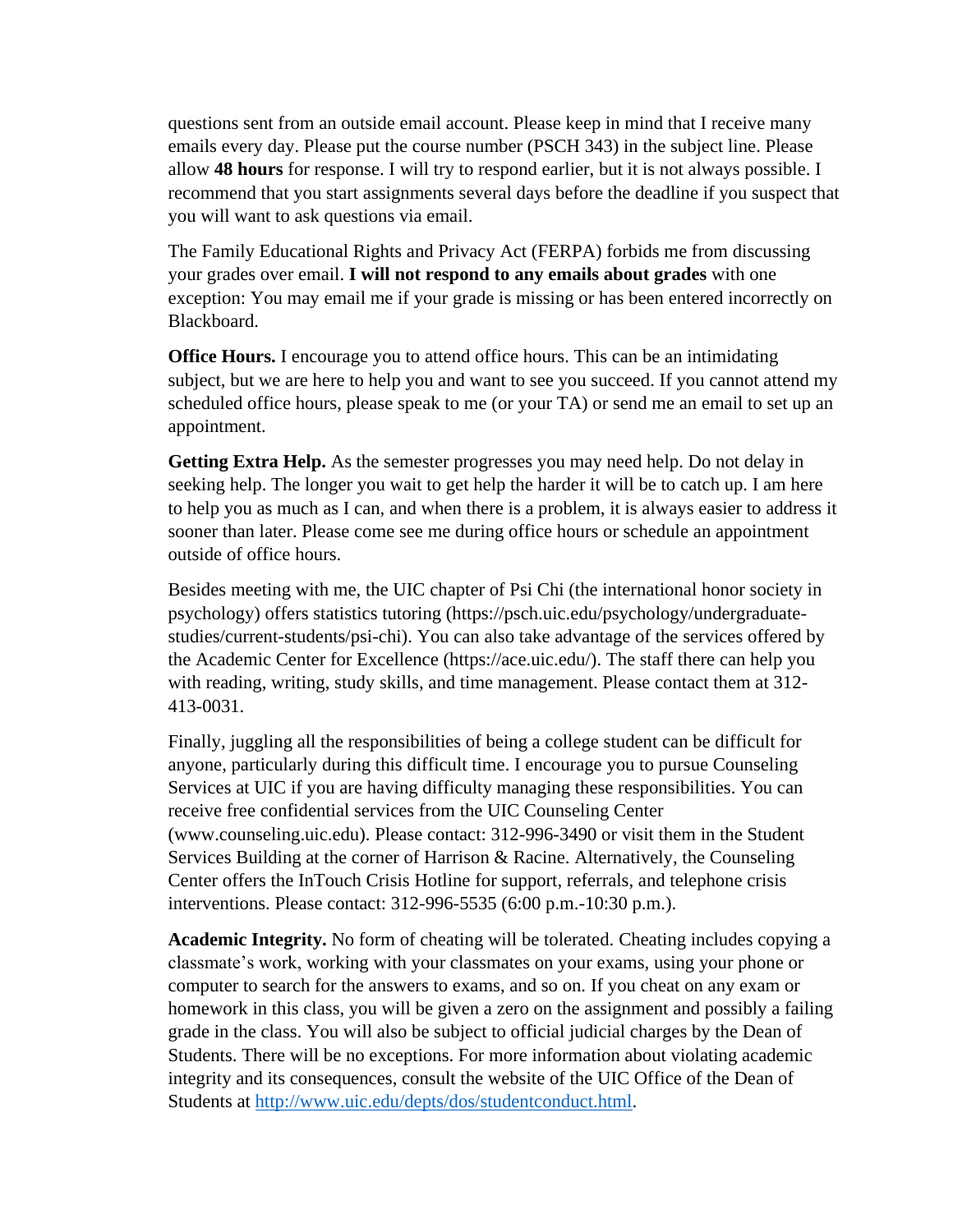**Students with Disabilities.** UIC strives to ensure the accessibility of programs, classes, and services to students with disabilities. I care about helping you, too. Reasonable accommodations can be arranged for students with various types of documented disabilities. If you have questions or need help in obtaining access and accommodations, the Office of Disability Services (ODS) is available to assist students and work with me as instructor. Please contact ODS at 312-413-2103 (voice) or 312-413-0123 (TTY).

**Religious Holidays.** Please contact me by the 10<sup>th</sup> day of the semester if you need to miss class due to a religious holiday. I will make every reasonable effort to honor your request, and you will not be penalized for missing the class. Please let me know as soon as you are aware if there is a conflict. For more information on UIC's religious holiday policy, consult the website at<https://oae.uic.edu/religious-calendar/>

**Personal Emergencies.** There will be no exceptions to the above policies unless you experience a personal emergency (e.g., personal illness or accident, death in the family). If you have a problem, contact me as soon as you are aware of it. I will work with you to help you complete the coursework to the best of my ability. Please do not hesitate to talk to me. The sooner I am aware of your situation, the more I will be able to help! I, and your other professors, want to see you succeed. Unfortunately, this can be difficult if you wait until the last minute (e.g., the day before an assignment is due). I cannot help you if you contact me after the due date.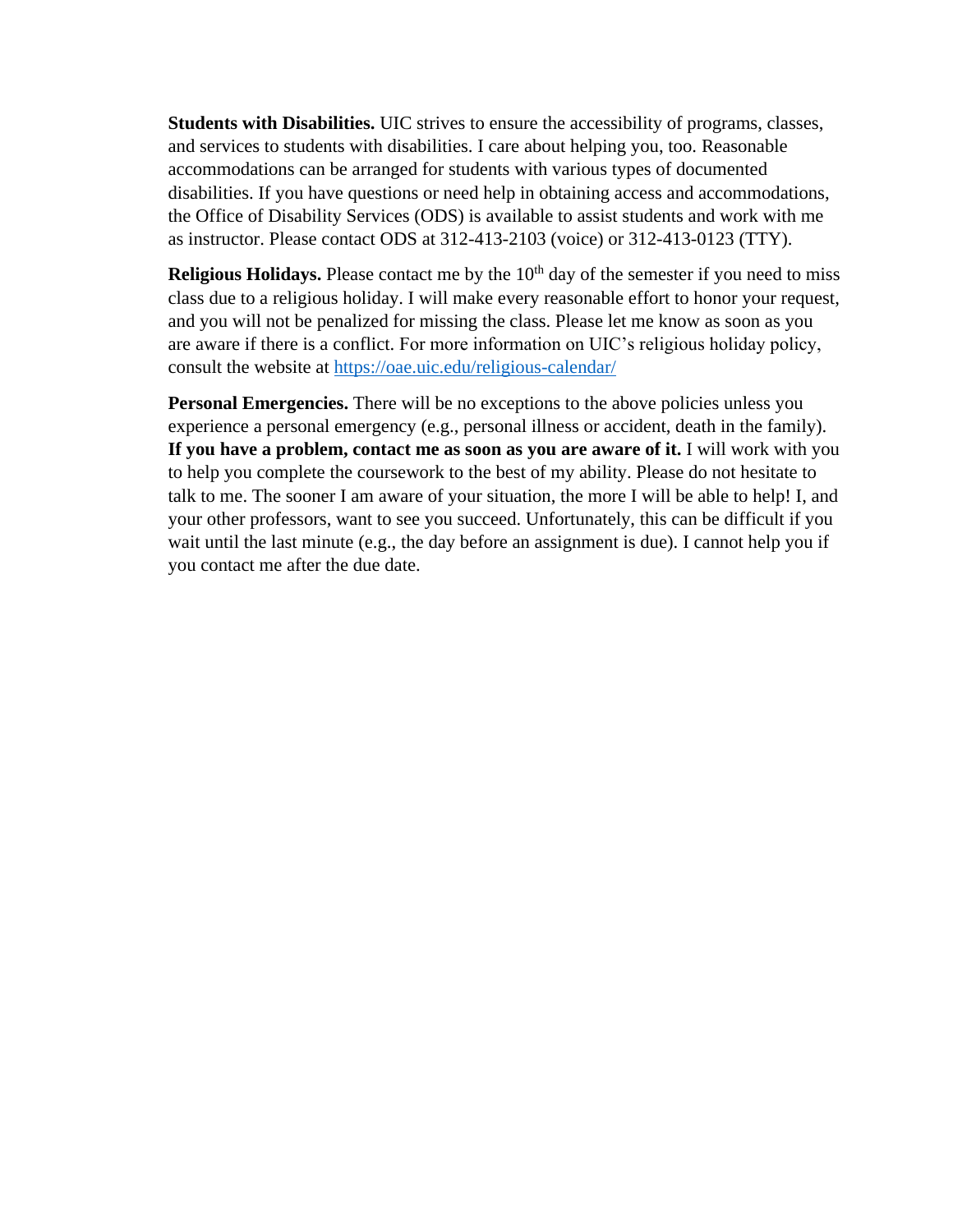# **PSCH 343 Course Schedule**

*Note:* The specifics of this schedule may change over the course of the semester. I will never move assignments earlier, but I may push assignments back later if I believe that it will be beneficial to your understanding of the material. I will notify you of any changes to the schedule in lecture.

Readings are chapters from the textbook. I have listed chapter titles instead of numbers in case you have a different edition of the book. The contents of the chapters are very similar across versions.

| <b>Week</b>             | <b>Date</b> | <b>Topic</b>                                | <b>Optional Reading</b>                                 | <b>Homework</b>     | <b>Discussion</b> |
|-------------------------|-------------|---------------------------------------------|---------------------------------------------------------|---------------------|-------------------|
| $\mathbf{1}$            | 1/12        | Intro to research &<br>statistics           | <b>Intro to Statistics</b>                              |                     |                   |
|                         | 1/14        | Frequencies & central<br>tendency           | Frequency<br>Distributions, Central<br>Tendency         |                     |                   |
|                         | $1/15$      |                                             |                                                         | HW 1 due            | Worksheet         |
| $\boldsymbol{2}$        | 1/19        | Variability                                 | Variability                                             |                     |                   |
|                         | 1/21        | $z$ -Scores                                 | $z$ -Scores                                             |                     |                   |
|                         | 1/22        |                                             |                                                         | HW 2 due            | Worksheet         |
| $\overline{\mathbf{3}}$ | 1/26        | Probability                                 | Probability                                             |                     |                   |
|                         | 1/28        | Probability & samples                       | Probability & Samples                                   |                     |                   |
|                         | 1/29        |                                             |                                                         |                     | Worksheet         |
| $\overline{\mathbf{4}}$ | 2/2         | Review & catch-up                           |                                                         |                     |                   |
|                         | 2/4         | Exam 1                                      |                                                         |                     |                   |
|                         | 2/5         |                                             |                                                         |                     | Exam review       |
| 5                       | 2/9         | Hypothesis testing                          | Intro to Hypothesis<br>Testing                          |                     |                   |
|                         | 2/11        | Hypothesis testing,<br>cont.                |                                                         |                     |                   |
|                         | 2/12        |                                             |                                                         |                     | Worksheet         |
| 6                       | 2/16        | Intro to <i>t</i> -statistic                | Intro to the <i>t</i> Statistic                         |                     |                   |
|                         | 2/18        | Intro to <i>t</i> -statistic,<br>cont.      |                                                         |                     |                   |
|                         | 2/19        |                                             |                                                         | HW 3 due            | Worksheet         |
| $\overline{7}$          | 2/23        | $t$ -test for independent<br>samples        | The <i>t</i> Test for Two<br><b>Independent Samples</b> |                     |                   |
|                         | 2/25        | $t$ -test for independent<br>samples, cont. |                                                         |                     |                   |
|                         | 2/26        |                                             |                                                         | HW 4 due            | Worksheet         |
| 8                       | 3/2         | $t$ -test for paired<br>samples             | The <i>t</i> Test for Two<br><b>Related Samples</b>     |                     |                   |
|                         | 3/4         | $t$ -test for paired<br>samples, cont.      |                                                         |                     |                   |
|                         | 3/5         |                                             |                                                         | HW <sub>5</sub> due | Worksheet         |